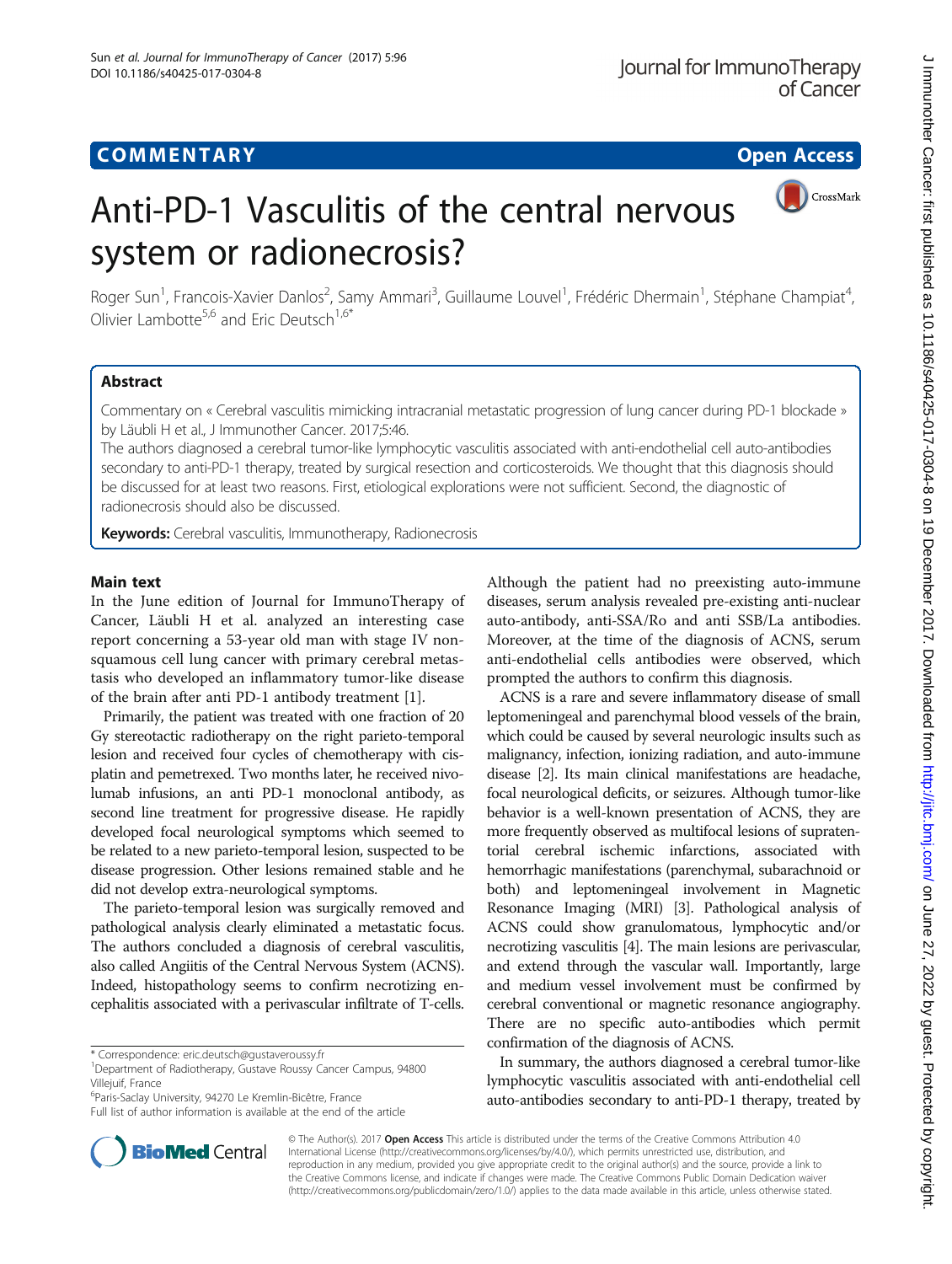surgical resection and corticosteroids. We thought that this diagnosis should be discussed for at least two reasons.

First, if the patient had really developed cerebral vasculitis because of nivolumab, etiological explorations were not sufficient. The patient should have had a cerebral angiography, the gold standard in visualizing large or medium vessel arteritis to support diagnosis of ACNS, especially since there were no multifocal lesions, no signs of ischemic infarctions, no punctiform and linear enhancement, and no meningeal enhancement on the contrast-enhanced T1-weighted imaging. Further, no T2\*-weighted or vascular sequences (TOF or Tricks) were performed to look for leptomeningeal hemorrhage or large vessel abnormalities. Moreover, although he did not develop systemic manifestations, a cryoglobulinemia associated vasculitis could be suspected by lymphocytic and necrotizing small vessels arteritis and presence of anti-nuclear, anti SSA and anti SSB antibodies [[5\]](#page-2-0). Other systemic vasculitis should be eliminated, such as anti neutrophil cytoplasmic antibody (ANCA) associated vasculitis [\[6\]](#page-2-0). These points are important because primary and secondary angiitis of the central nervous system are severe diseases which should be treated with immunosuppressive drugs such as cyclophosphamide, mycophenolate mofetil or rituximab, and not only with surgical resection and corticosteroids [\[7](#page-2-0)]. The favorable outcome without any immunosuppressive treatment is also a strong argument against a primary or secondary cerebral vasculitis.

Second, the diagnostic of radionecrosis should also be discussed. Radionecrosis is the most common delayed complication of stereotactic radiotherapy in the treatment of brain metastases. Using the single high fraction dose radiotherapy used in this patient, radionecrosis occurs in about 10% of treated lesions, from 6 months to several years after treatment [[8](#page-2-0), [9\]](#page-2-0). Here, the timeline, the MRI findings, the response to corticotherapy and the localization of the new parieto-temporal lesion in the formerly irradiated area are all highly suggestive of radionecrosis. The imaging provided shows a nodular enhancement which is compatible with progression, but also with radionecrosis, corresponding to a leakage of gadolinium through the blood-brain barrier. A MR perfusion weighted imaging would then have shown changes in blood-brain barrier permeability and no increased relative cerebral blood volume (rCBV) [\[10](#page-2-0)]. Moreover, necrotizing and perivascular lymphocytic infiltrates found in the tissues are also compatible with this diagnosis, as shown in several pathological studies of radionecrosis [\[11](#page-2-0)]. The widely accepted pathophysiological hypothesis of radionecrosis is that direct primary injury to the blood vessels causes the brain parenchymal injury as secondary damage.

It is essential to note that the presence or development of auto anti-antibodies or anti-endothelial cell antibodies

development do not confirm an auto-immune disease [[12\]](#page-2-0). Clinical and/or radiological criteria are mandatory. In this case report in particular, the presence of antiendothelial cell antibodies could be related to the radionecrosis leading to endothelial aggression. The specificity of anti-endothelial cell antibodies is not given and these antibodies could have targeted various antigens. Furthermore, it has been reported that patients who receive immunotherapy after stereotactic radiotherapy may have an increased rate of radionecrosis [[13, 14\]](#page-2-0).

For all these reasons, we think that "cerebral vasculitis" should not have been a definitive diagnosis for this patient. This very interesting case report highlights the need to establish strong collaborative networks between oncologists, radiotherapists, radiologists, organ specialists, internists and clinical immunologists. We do believe that the etiology of such rare events should be discussed and confronted in order to avoid misleading conclusions regarding the safety of immune checkpoint inhibitors and radiotherapy. Such combinations are currently the focus of more than 150 trials [\[15\]](#page-2-0). One should stress the absence of a straightforward randomized trial comparing stereotactic radiotherapy to stereotactic radiotherapy plus immunotherapy. It remains difficult to conclude the safety of the combination over irradiation alone which is known to give rise to 50% radionecrosis depending on the volume and dose-fractionation patterns [[16](#page-2-0)]. It should however to be noted that a recent review of a large cohort of 85 patients receiving brain-directed radiation and anti-PD-1 did not report any radionecrosis, but favorable outcomes with prolonged survival [[17](#page-2-0)].

Conclusions from limited size series always carry intrinsically their limits. For example, recent controversies related to the safety of BRAF inhibitors combined to brain radiotherapy with expediting adverse events have been solved by large enough series of data which eventually failed to confirm initial safety concerns [\[18](#page-2-0)]. Clinicians must disseminate toxicity data early on whenever possible. However, extreme caution should be standard to avoid the confusion between small and larger series of patients.

### Abbreviations

ACNS: Angiitis of the Central Nervous System; ANCA: Anti neutrophil cytoplasmic antibody; MRI: Magnetic Resonance Imaging; PD-1: Programmed cell death 1; rCBV: Relative cerebral blood volume

#### Acknowledgements

Not applicable

### Funding

Not applicable

### Availability of data and materials Not applicable

#### Authors' contributions

Manuscript preparation: RS, FXD, ED. Manuscript editing and review: SA, FD, SC, GL, OL. All authors read and approved the final manuscript.